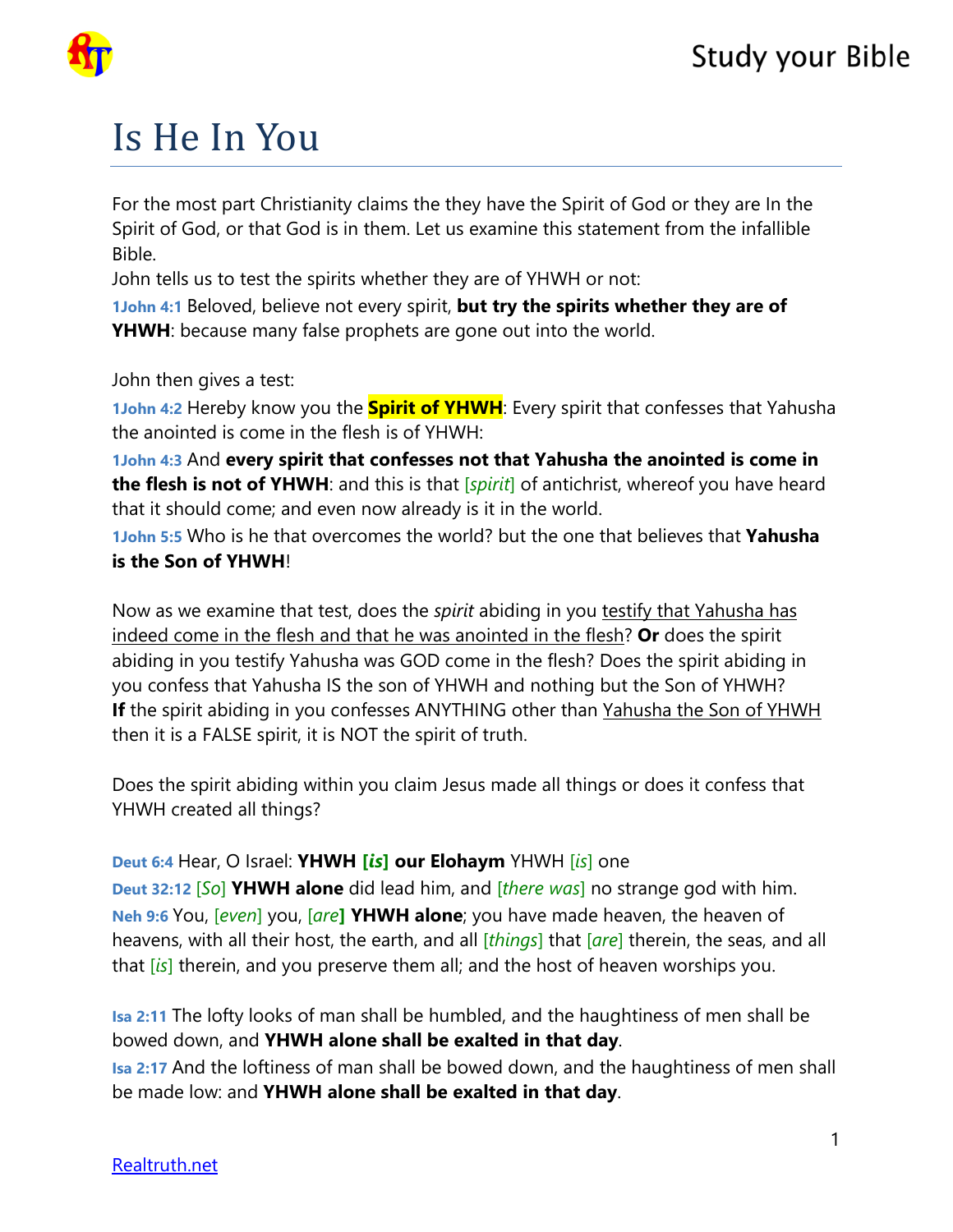**Isa 44:24** Thus says **YHWH, your redeemer, and he that formed you from the womb**, **I [***am***] YHWH that makes all [***things***];** that stretches forth the heavens alone; that spreads abroad the earth **by myself**;

The Spirit of YHWH that is abiding in the sons of YHWH NEVER speaks of its own but only speaks what it hears.

**John 16:13** Howbeit when it, the **Spirit of truth**, is come, it will quide you into all truth: for **it shall not speak of itself**; but **whatsoever it shall hear, [***that***] shall it speak**: and it will show you things to come.

If the spirit abiding in you leads you to another 3 headed God, or 2 headed God or a Oneness God then it is speaking of its own, speaking of itself and it is a false spirit.

What covenant did you enter into when you became a Christian? Was it the promised *new covenant* or some man made up covenant? The Infallible Bible is very clear what the *New Covenant/Testament* is if you believe the Book of Hebrews. Ask yourself, are you indeed in that *New Covenant/Testament*, a test is, do you have the LAW of YHWH written on you heart and mind?

Just so, it is clear, the English words covenant and testament used here in Hebrews are the exact same Greek word (G1242). So, there is no way to say covenant is for the Jews and testament is for the Gentiles.

## G1242 διαθήκη **diatheke** (d̮[iy-a-thee'-kee](tw://[self]?tid=14)) [n](tw://[self]?tid=1000000#N-).

- **1.** (properly) **a disposition.**
- **2.** (specially) **a contract** (especially a devisory will)**.**

[from [G1303\]](tw://[self]?G1303) KJV: covenant, testament

**Heb 8:6** But now has he obtained a more excellent ministry, by how much also he is the mediator of a better covenant, which was established upon better promises.

**Heb 8:7** For if that first [*covenant*] had been faultless, then should no place have been sought for the second.

**Heb 8:8** For finding fault with them, he says, **Behold, the days come, says YHWH, when I will make a new covenant with the house of Israel and with the house of Judah:**

**Heb 8:9 Not according to the covenant that I made with their fathers in the day when I took them by the hand to lead them out of the land of Egypt; because they continued not in my covenant, and I regarded them not, says YHWH.**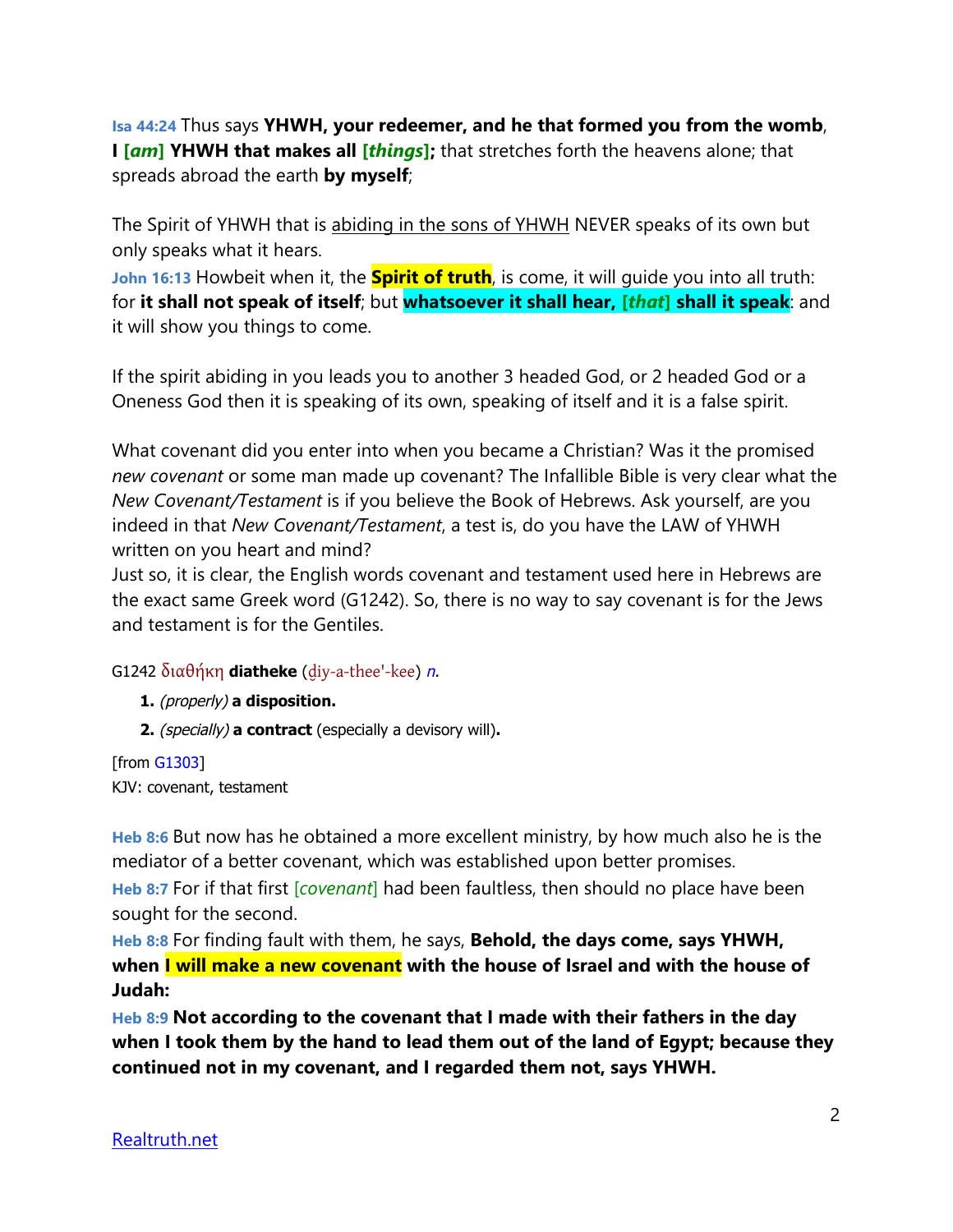

**Heb 8:10 For this [***is***] the covenant that I will make with the house of Israel after those days, says YHWH; I will put my laws into their mind, and write them in their hearts: and I will be to them a GOD, and they shall be to me a people: Heb 8:11 And they shall not teach every man his neighbor, and every man his brother, saying, Know YHWH: for all shall know me, from the least to the greatest. Heb 8:12 For I will be merciful to their unrighteousness, and their sins and their iniquities will I remember no more.**

**Heb 9:15** And for this cause **he is the mediator of the new covenant/ testament**, that by means of death, for the redemption of the transgressions [*that were*] under the first testament, they which are called might receive the promise of eternal inheritance. **Heb 9:16** For where a testament [*is*], there must also of necessity be the death of the testator.

**Heb 9:17 For a covenant/ testament [***is***] of force after men are dead**: otherwise it is of no strength at all while the maker/testator lives.

**Heb 9:18** Whereupon neither the first [*testament*] was dedicated without blood.

**Heb 9:19** For when Moses had spoken every precept to all the people according to the law, he took the blood of calves and of goats, with water, and scarlet wool, and hyssop, and sprinkled both the book, and all the people,

**Heb 9:20** Saying, **This [***is***] the blood of the testament which YHWH has enjoined unto you.**

**Heb 9:21** Moreover he sprinkled with blood both the tabernacle, and all the vessels of the ministry.

**Heb 9:22** And almost all things are by the law purged with blood; and without shedding of blood is no remission.

**Heb 9:23** [*It was*] therefore necessary that the patterns of things in the heavens should be purified with these; but the heavenly things themselves with better sacrifices than these.

**Heb 10:14** For by one offering he has perfected forever them that are sanctified. **Heb 10:15** [*Whereof*] the **Holy Spirit** also is a witness to us: for after that he had said before,

**Heb 10:16 This [***is***] the covenant that I will make with them after those days, says YHWH, I will put my laws into their hearts, and in their minds will I write them;**

**Heb 10:17 And their sins and iniquities will I remember no more.**

**Heb 10:18** Now where remission of these [*is, there is*] no more offering for sin.

**1John 3:4** Whosoever commits sin transgresses also the law: **for sin is the transgression of the law.**